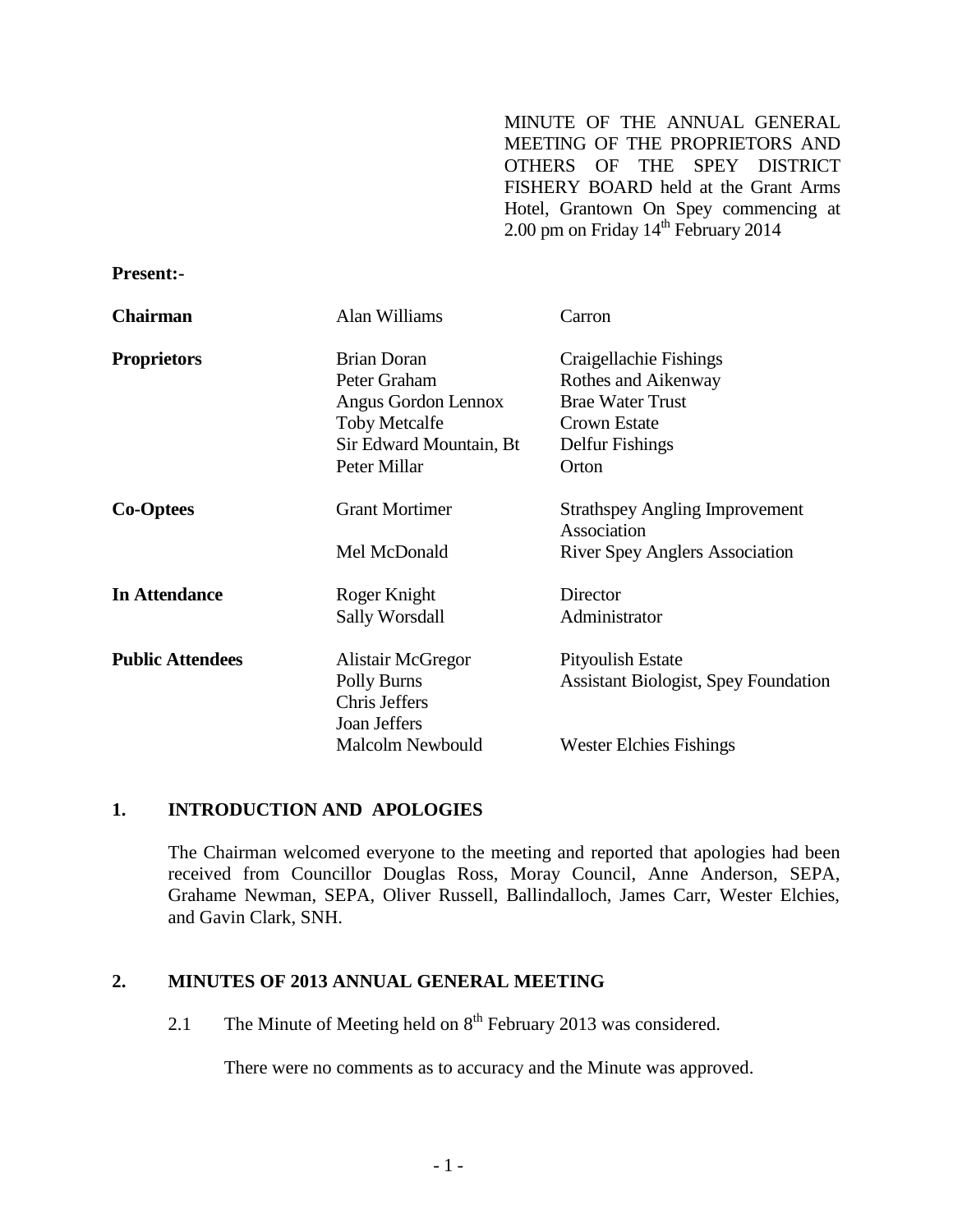## **3. MATTERS ARISING FROM PREVIOUS MINUTES**

3.1 There were no reported matters arising from the previous minutes.

## **4. 2013 ANNUAL REPORT WITH CHAIRMAN'S STATEMENT**

4.1 The Chairman noted that the Annual Report has been prepared with thanks to the hard work by the Board's staff during the past 6 weeks and for which he commended the content of the report and its speedy production. The Chairman noted that the Spey Fishery Board Annual Report is extremely competitive with any annual report from any other river in Scotland and is also one of the first to be published each year and he commended it to the meeting.

The Chairman asked members present if there were any issues to be raised with reference to the Annual Report and none were raised.

## **5. FINANCIAL AND PRESENATION OF ACCOUNTS FOR 2013**

5.1 A full set of Draft copies of the Spey Fishery Board Financial Statements for  $30<sup>th</sup>$ September 2013 were circulated to everyone at the meeting. The Director noted that the profit and loss for the income and expenditure accounts and the balance sheets for both the Board and the Spey Foundation appear at the end of the Annual Report with notes declaring that they are draft accounts pending approval at the Annual General Meetings. The Director also noted that upon approval of the accounts they will then be adopted and published on the Board's website.

The Director noted an income from 2013 of £527,487 against expenditure of £539,745 leaving a deficit of £12,258. The Director asked for any questions pertaining to the accounts.

A question was raised regarding the hire purchase and finance lease charges. The Director would look at this more closely and confirm if it was related to the lease of a new vehicle.

The Chairman then sought a proposer for acceptance of the 2013 Accounts. Alistair McGregor proposed them and the Board unanimously adopted them.

### **6. DIRECTOR'S REPORT**

The Director gave a presentation on the Annual Report, including the following:

6.1 **Aquaculture & Fisheries (Scotland) Act 2013** This made provision for: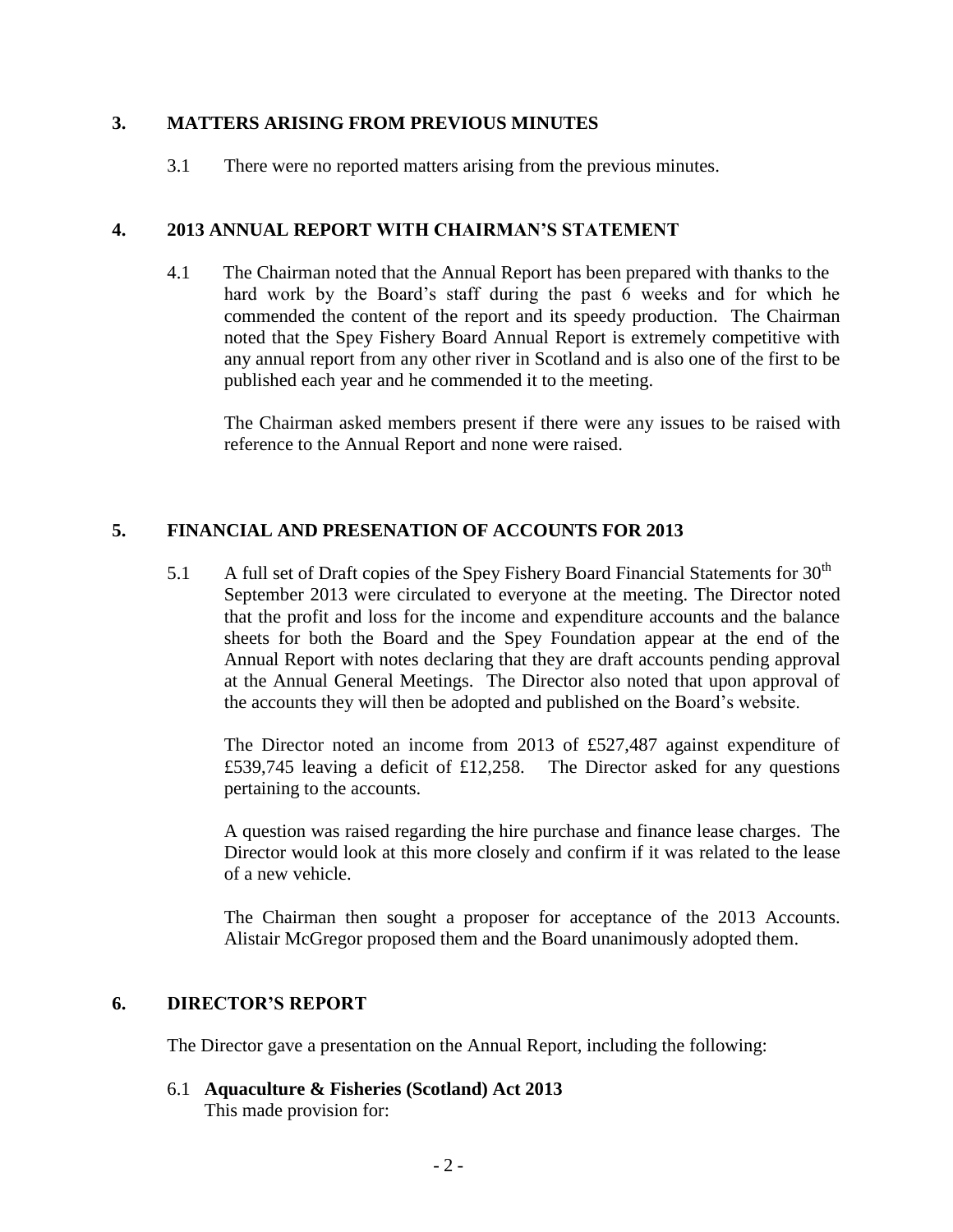- Public Meetings
- Complaints Procedure
- Declarations of Financial Interests of Board Members
- Other provisions, within the Act, including carcass tagging, collections of samples for genetic analysis and changes to annual close times etc.

## 6.2 **Water Abstraction**

 The Director noted that dialogue had been re-established with Rio Tinto over their operation at Spey Dam. This was included within the report, together with a section on Scottish and Southern Energy's proposals to vary the Tummel CAR Licence scheme by taking more water from the Tromie and the Truim to avoid energy generation loss when re-watering the River Garry in the Tay catchment.

## 6.3 **Salmon & Grilse**

 The declared catch for 2013 Salmon and Grilse was 5,780 and the release rate for the conservation policy was 88% for the season, compared with 85% for 2012.

### 6.4 **Sea Trout Rod Catches**

 The declared catch for the season for Sea Trout was 1,194 and the release rate for the conservation policy was 76%, compared to 73% in 2012.

### 6.5 **Conservation Policy**

The Director reiterated the increase in the release rate for Salmon and Grilse from 85% in 2012 to 88% for the whole of the river for 2013. Furthermore, the release rate for the Spring Catch up until the end of April, river-wide, was noted at 92%.

### 6.6 **Habitat Management & the Spey Catchment Initiative**

The Director presented slides showing the restoration work on the Allt Mor (Achnahannet) Burn which was an 18 month project run by the Spey Catchment Initiative. The Director reported that the future of this Initiative had been secured for another 3 years, with funding from the existing partners and also with sponsorship from Diageo Distillers.

### 6.7 **Stocking Policy**

 The Director noted that the Annual Report included a detailed explanation of the four accepted reasons for stocking:

- Reintroduction
- Restoration
- Enhancement